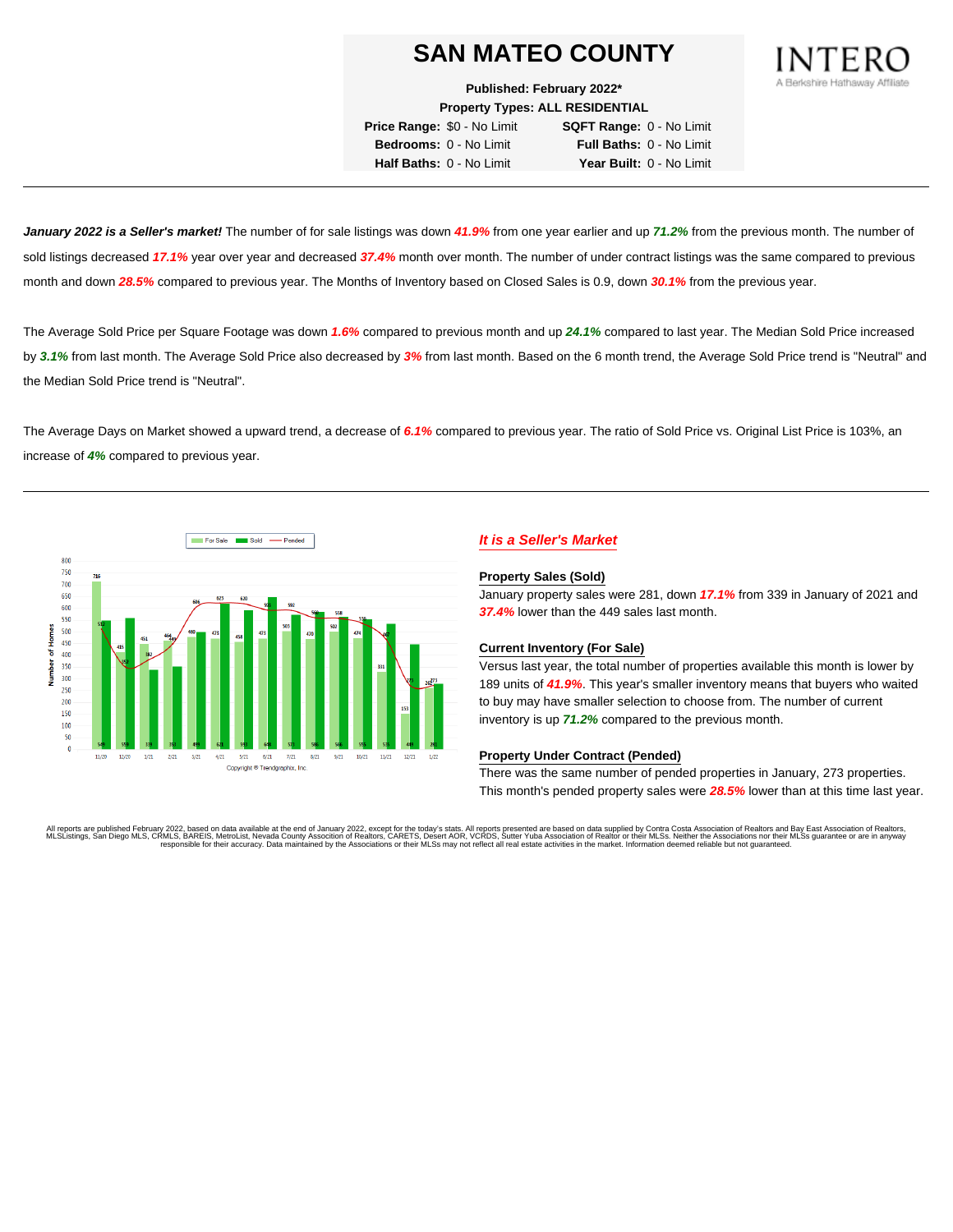**Published: February 2022\***

**Property Types: ALL RESIDENTIAL**

**Price Range:** \$0 - No Limit **SQFT Range:** 0 - No Limit

**Bedrooms:** 0 - No Limit **Full Baths:** 0 - No Limit **Half Baths:** 0 - No Limit **Year Built:** 0 - No Limit

### **The Average Sold Price per Square Footage is Neutral\***

The Average Sold Price per Square Footage is a great indicator for the direction of property values. Since Median Sold Price and Average Sold Price can be impacted by the 'mix' of high or low end properties in the market, the Average Sold Price per Square Footage is a more normalized indicator on the direction of property values. The January 2022 Average Sold Price per Square Footage of \$1206 was down **1.6%** from \$1225 last month and up **24.1%** from \$972 in January of last year.

\* Based on 6 month trend – Appreciating/Depreciating/Neutral





#### **The Days on Market Shows Upward Trend\***

The average Days on Market (DOM) shows how many days the average property is on the market before it sells. An upward trend in DOM trends to indicate a move towards more of a Buyer's market, a downward trend indicates a move towards more of a Seller's market. The DOM for January 2022 was 31, up **40.9%** from 22 days last month and down **6.1%** from 33 days in January of last year.

#### **The Sold/Original List Price Ratio is Falling\*\***

The Sold Price vs. Original List Price reveals the average amount that sellers are agreeing to come down from their original list price. The lower the ratio is below 100% the more of a Buyer's market exists, a ratio at or above 100% indicates more of a Seller's market. This month Sold Price vs. Original List Price of 103% is the same as last month and up from **4%** % in January of last year.

\* Based on 6 month trend – Upward/Downward/Neutral

\*\* Based on 6 month trend - Rising/Falling/Remains Steady

All reports are published February 2022, based on data available at the end of January 2022, except for the today's stats. All reports presented are based on data supplied by Contra Costa Association of Realtors and Bay Ea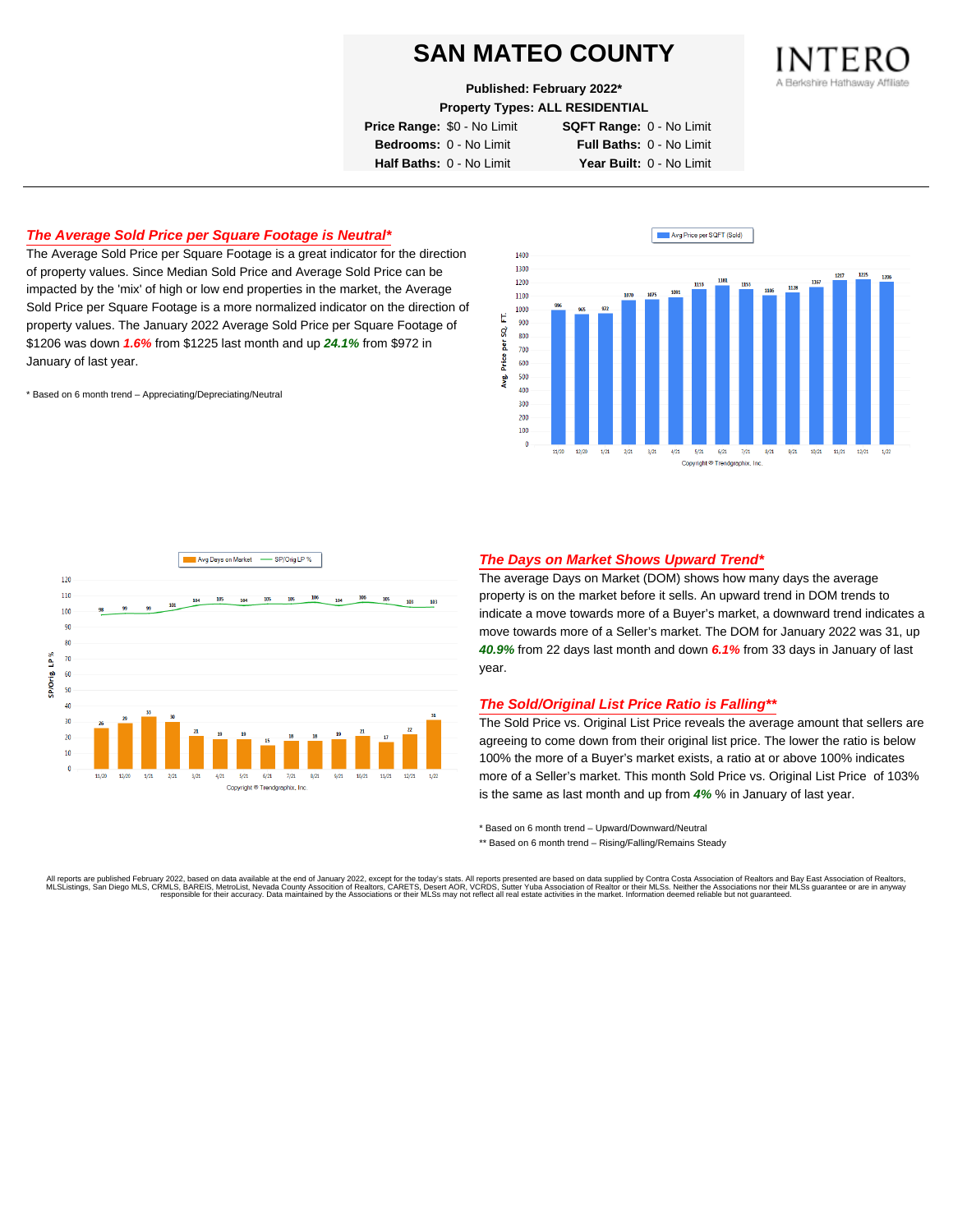#### **Published: February 2022\***

**Property Types: ALL RESIDENTIAL**

**Price Range:** \$0 - No Limit **SQFT Range:** 0 - No Limit

**Bedrooms:** 0 - No Limit **Full Baths:** 0 - No Limit **Half Baths:** 0 - No Limit **Year Built:** 0 - No Limit

### **The Average For Sale Price is Neutral\***

The Average For Sale Price in January was \$3,500,000, up **7.6%** from \$3,252,000 in January of 2021 and down **33.3%** from \$5,247,000 last month.

#### **The Average Sold Price is Neutral\***

The Average Sold Price in January was \$2,265,000, up **31.9%** from \$1,717,000 in January of 2021 and down **3%** from \$2,334,000 last month.

#### **The Median Sold Price is Neutral\***

The Median Sold Price in January was \$1,650,000, up **19.7%** from \$1,379,000 in January of 2021 and up **3.1%** from \$1,601,000 last month.

\* Based on 6 month trend – Appreciating/Depreciating/Neutral





### **It is a Seller's Market\***

A comparatively lower Months of Inventory is more beneficial for sellers while a higher months of inventory is better for buyers.

\*Buyer's market: more than 6 months of inventory Seller's market: less than 3 months of inventory Neutral market: 3 – 6 months of inventory

#### **Months of Inventory based on Closed Sales**

The January 2022 Months of Inventory based on Closed Sales of 0.9 was decreased by **30.1%** compared to last year and up **176.1%** compared to last month. January 2022 is Seller's market.

#### **Months of Inventory based on Pended Sales**

The January 2022 Months of Inventory based on Pended Sales of 1 was decreased by **16.9%** compared to last year and up **71.4%** compared to last month. January 2022 is Seller's market.

All reports are published February 2022, based on data available at the end of January 2022, except for the today's stats. All reports presented are based on data supplied by Contra Costa Association of Realtors, and beat responsible for their accuracy. Data maintained by the Associations or their MLSs may not reflect all real estate activities in the market. Information deemed reliable but not quaranteed